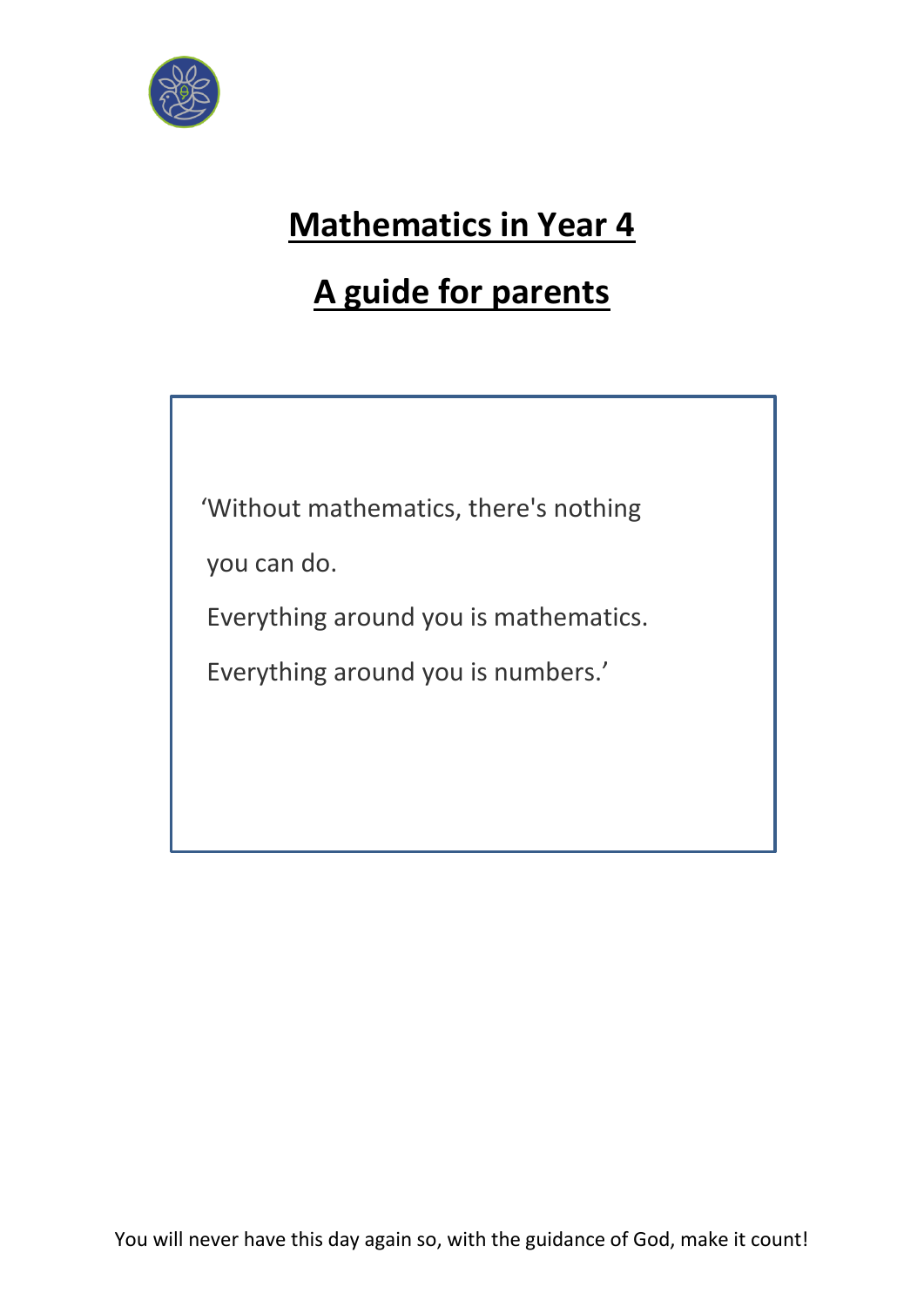

The purpose of this short booklet is to make you aware of the National Curriculum end of year expectations for the teaching of Maths for your child's specific year group.

With the latest National Curriculum (2014) the mathematical knowledge and understanding that children in KS1 require has become more demanding than any previous curriculum. We hope this booklet will make you aware of the standards required and enable you to support your child in their learning.

Best Wishes

Lower Key Stage 2 Team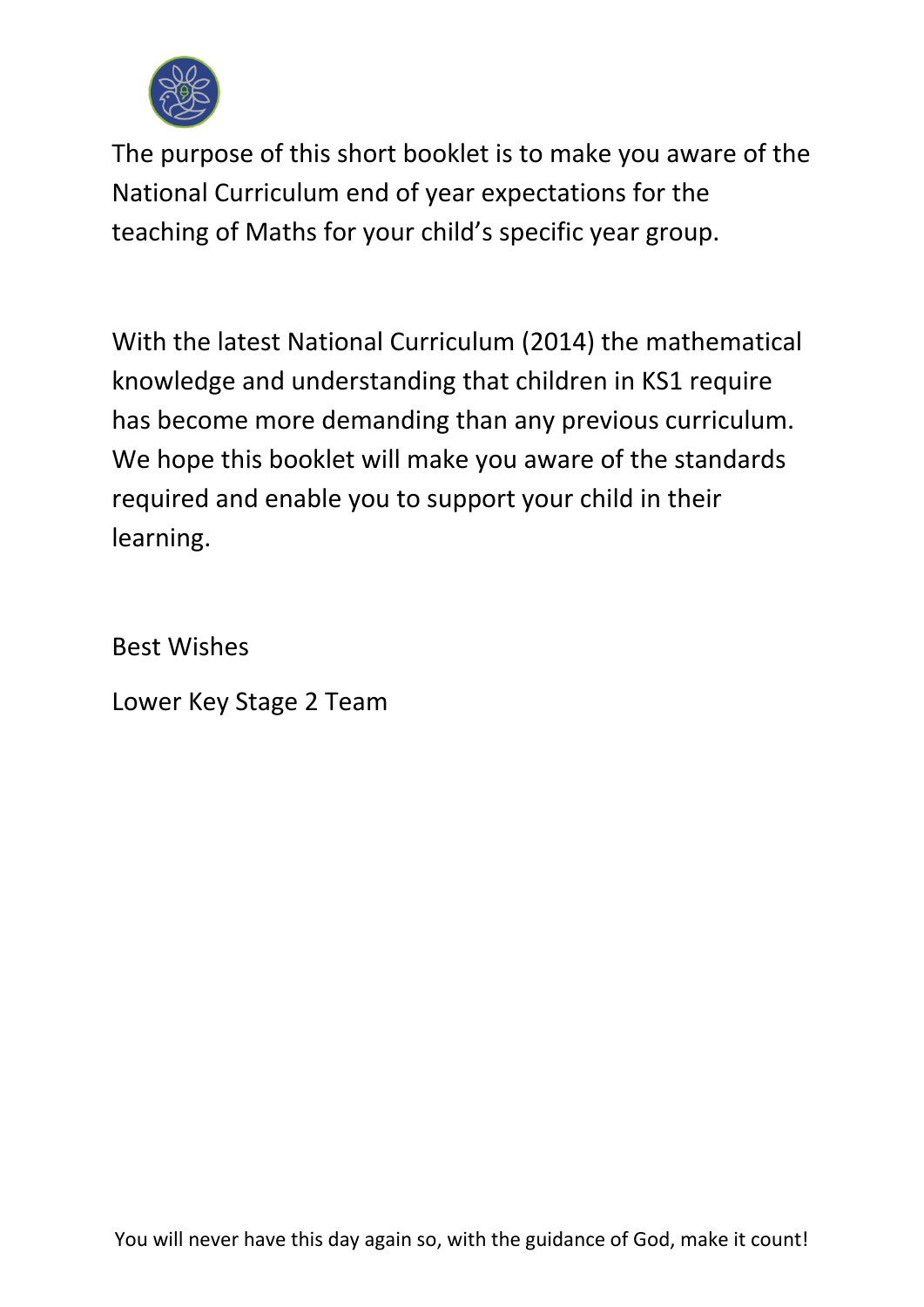

## Number – number and place value

#### Pupils should be taught to:

- count in multiples of 6, 7, 9, 25 and 1000
- find 1000 more or less than a given number
- count backwards through zero to include negative numbers
- recognise the place value of each digit in a four-digit number (thousands, hundreds, tens, and ones)
- order and compare numbers beyond 1000
- identify, represent and estimate numbers using different representations
- round any number to the nearest 10, 100 or 1000
- solve number and practical problems that involve all of the above and with increasingly large positive numbers
- read Roman numerals to 100 (I to C) and know that over time, the numeral system changed to include the concept of zero and place value.

### Number – addition and subtraction

### Pupils should be taught to:

- add and subtract numbers with up to 4 digits using the formal written methods of columnar addition and subtraction where appropriate
- estimate and use inverse operations to check answers to a calculation
- solve addition and subtraction two-step problems in contexts, deciding which operations and methods to use and why.

#### Number – multiplication and division

#### Pupils should be taught to:

- recall multiplication and division facts for multiplication tables up to 12  $\times$ 12
- use place value, known and derived facts to multiply and divide mentally, including: multiplying by 0 and 1; dividing by 1; multiplying together three numbers
- recognise and use factor pairs and commutativity in mental calculations

You will never have this day again so, with the guidance of God, make it count!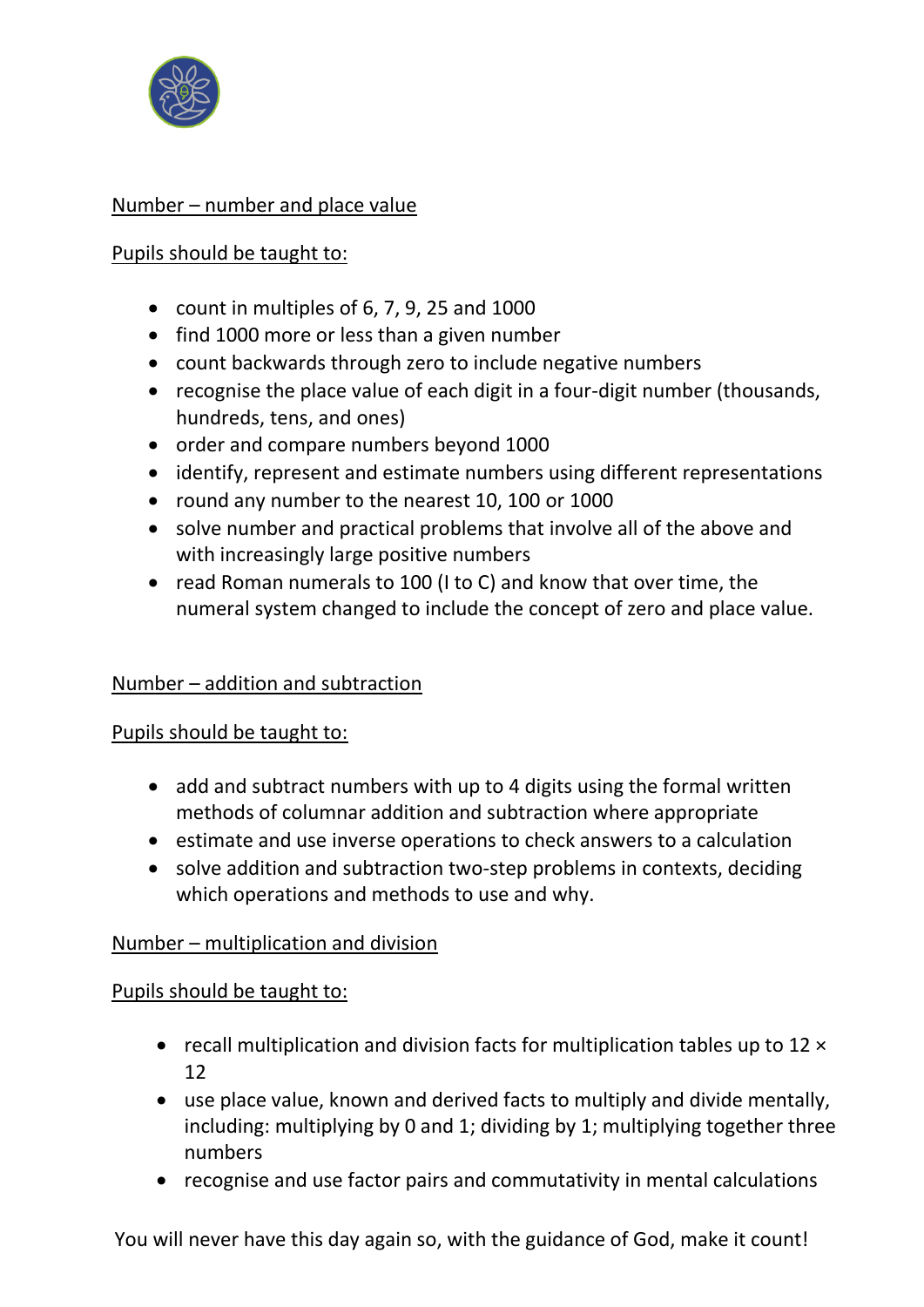

- multiply two-digit and three-digit numbers by a one-digit number using formal written layout
- solve problems involving multiplying and adding, including using the distributive law to multiply two digit numbers by one digit, integer scaling problems and harder correspondence problems such as n objects are connected to m objects.

# Number – fractions

# Pupils should be taught to:

- recognise and show, using diagrams, families of common equivalent fractions
- count up and down in hundredths; recognise that hundredths arise when dividing an object by one hundred and dividing tenths by ten.
- solve problems involving increasingly harder fractions to calculate quantities, and fractions to divide quantities, including non-unit fractions where the answer is a whole number
- add and subtract fractions with the same denominator
- recognise and write decimal equivalents of any number of tenths or hundredths
- recognise and write decimal equivalents to a half, a quarter and three quarters
- find the effect of dividing a one- or two-digit number by 10 and 100, identifying the value of the digits in the answer as ones, tenths and hundredths
- round decimals with one decimal place to the nearest whole number
- compare numbers with the same number of decimal places up to two decimal places
- solve simple measure and money problems involving fractions and decimals to two decimal places.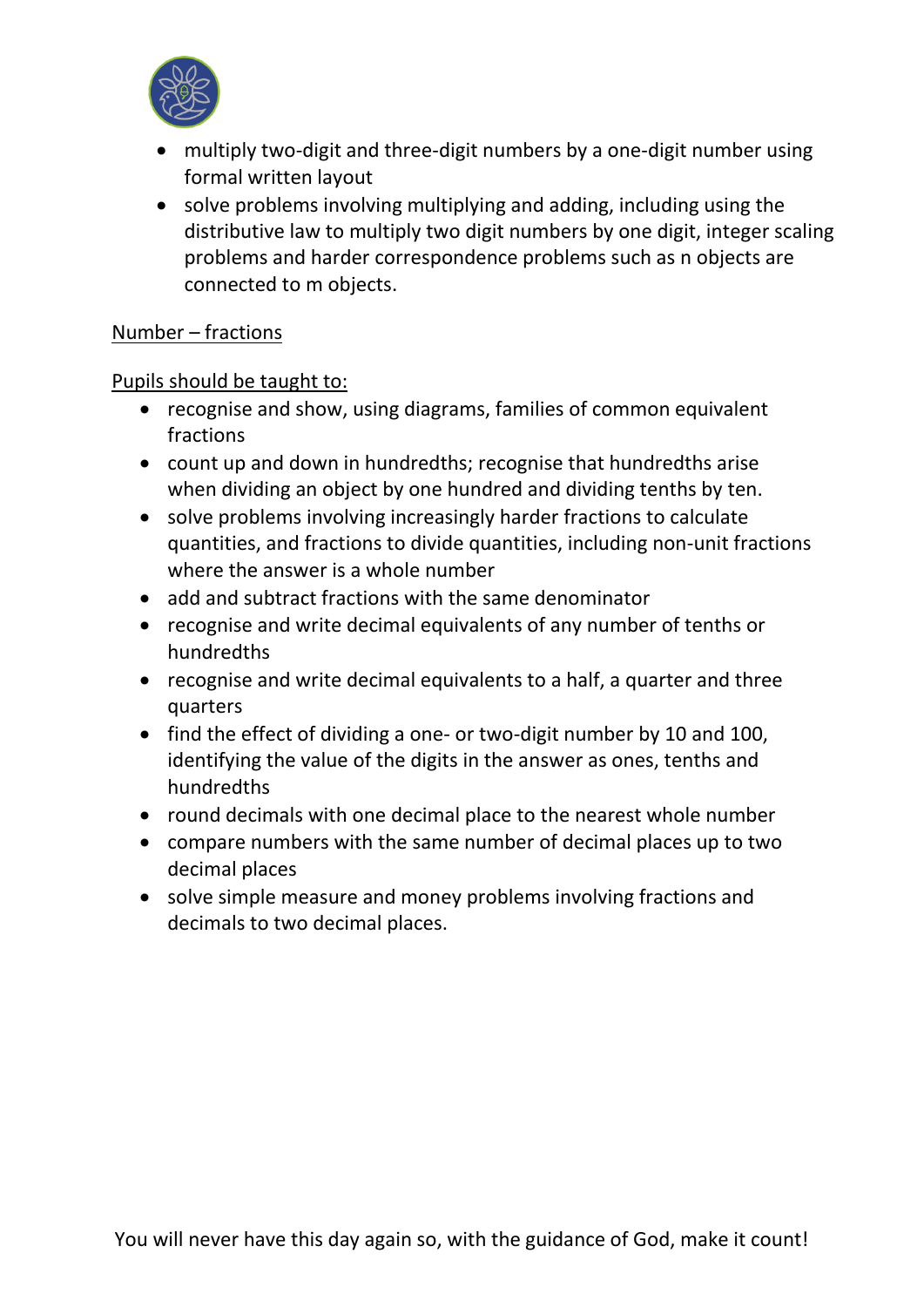

### Pupils should be taught to:

- Convert between different units of measure [for example, kilometre to metre; hour to minute]
- measure and calculate the perimeter of a rectilinear figure (including squares) in centimetres and metres
- find the area of rectilinear shapes by counting squares
- estimate, compare and calculate different measures, including money.

# Geometry – properties of shape

# Pupils should be taught to:

- compare and classify geometric shapes, including quadrilaterals and triangles, based on their properties and sizes
- $\bullet$  identify acute and obtuse angles and compare and order angles up to twe right angles by size
- identify lines of symmetry in 2-D shapes presented in different orientations
- complete a simple symmetric figure with respect to a specific line of symmetry.

### **Statistics**

# Pupils should be taught to:

- describe positions on a 2-D grid as coordinates in the first quadrant
- describe movements between positions as translations of a given unit to the left/right and up/down
- plot specified points and draw sides to complete a given polygon.